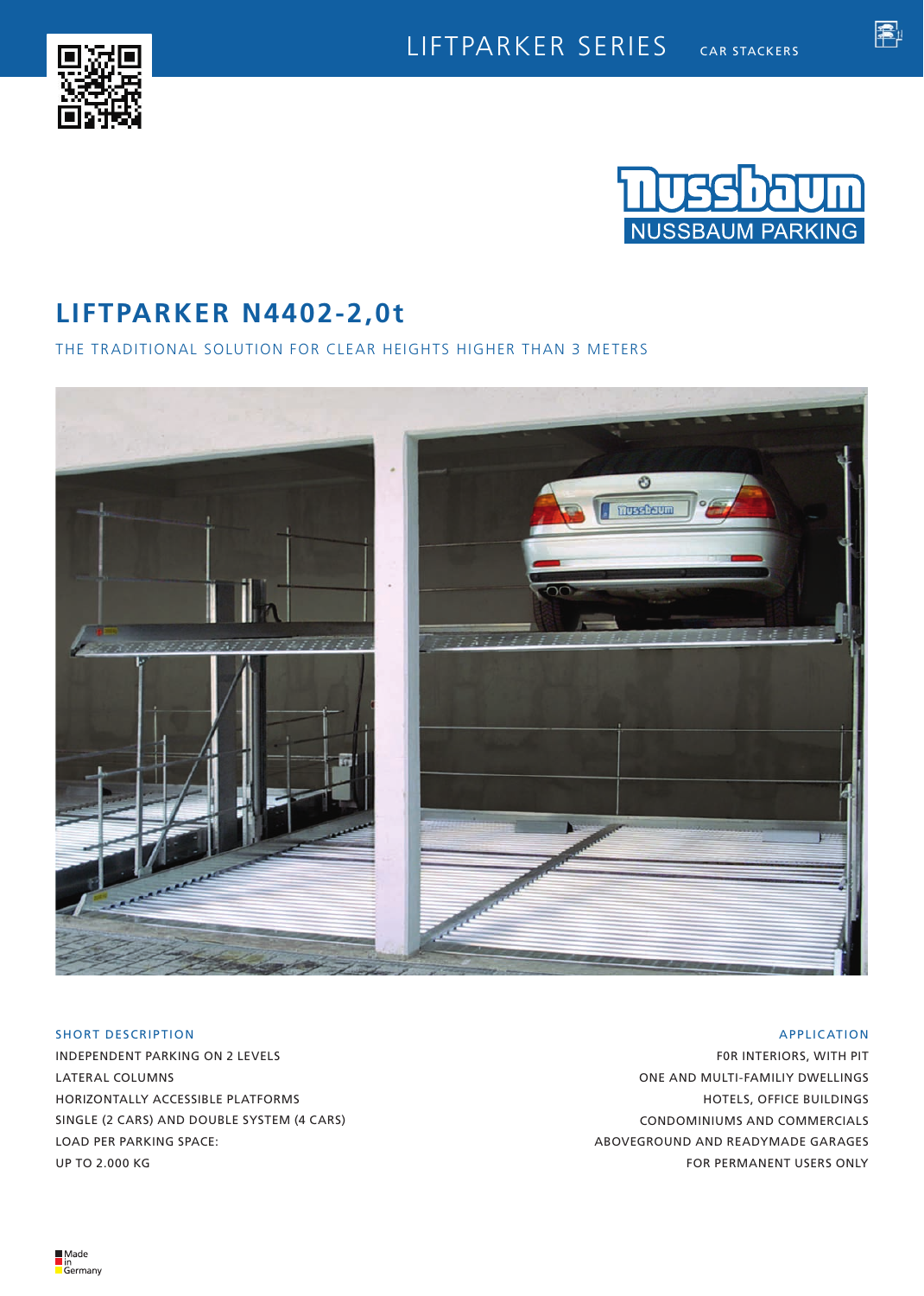

Pit length 530 cm, for a 500 cm car. Further pit lengths, e.g. 540 cm, available on request

Load per parking space: max. 2.000kg, wheel load: max. 500kg.

| PIT DEPTH<br><b>FRONT (GT-F)</b> | PIT DEPTH<br>BACK (GT-B) | <b>CLEAR HEIGHT</b><br>(CH) | <b>COLUMN HEIGHT</b><br>(CoH) | <b>CAR HEIGHT</b><br><b>BELOW</b> | <b>CAR HEIGHT</b><br><b>ABOVE</b> | *For further<br>dimensions see |
|----------------------------------|--------------------------|-----------------------------|-------------------------------|-----------------------------------|-----------------------------------|--------------------------------|
| 170                              | 165                      | from $325$                  | 375                           | 150                               | from $150$                        | N4602.                         |
| 185                              | 180                      | from $340$                  | 405                           | 165                               | from $150$                        |                                |
| 200                              | 195                      | from $355$                  | 435                           | 180                               | from $150$                        |                                |
| $\star$                          | $\star$                  | $\star$                     | $\star$                       | $\star$                           | $\star$                           |                                |

In case higher clear height is available it is possible to park correspondingly higher cars on the upper platform.

## **VEHICLE DATA: STANDARD CAR VEHICLE DATA: STANDARD ESTATE CAR**

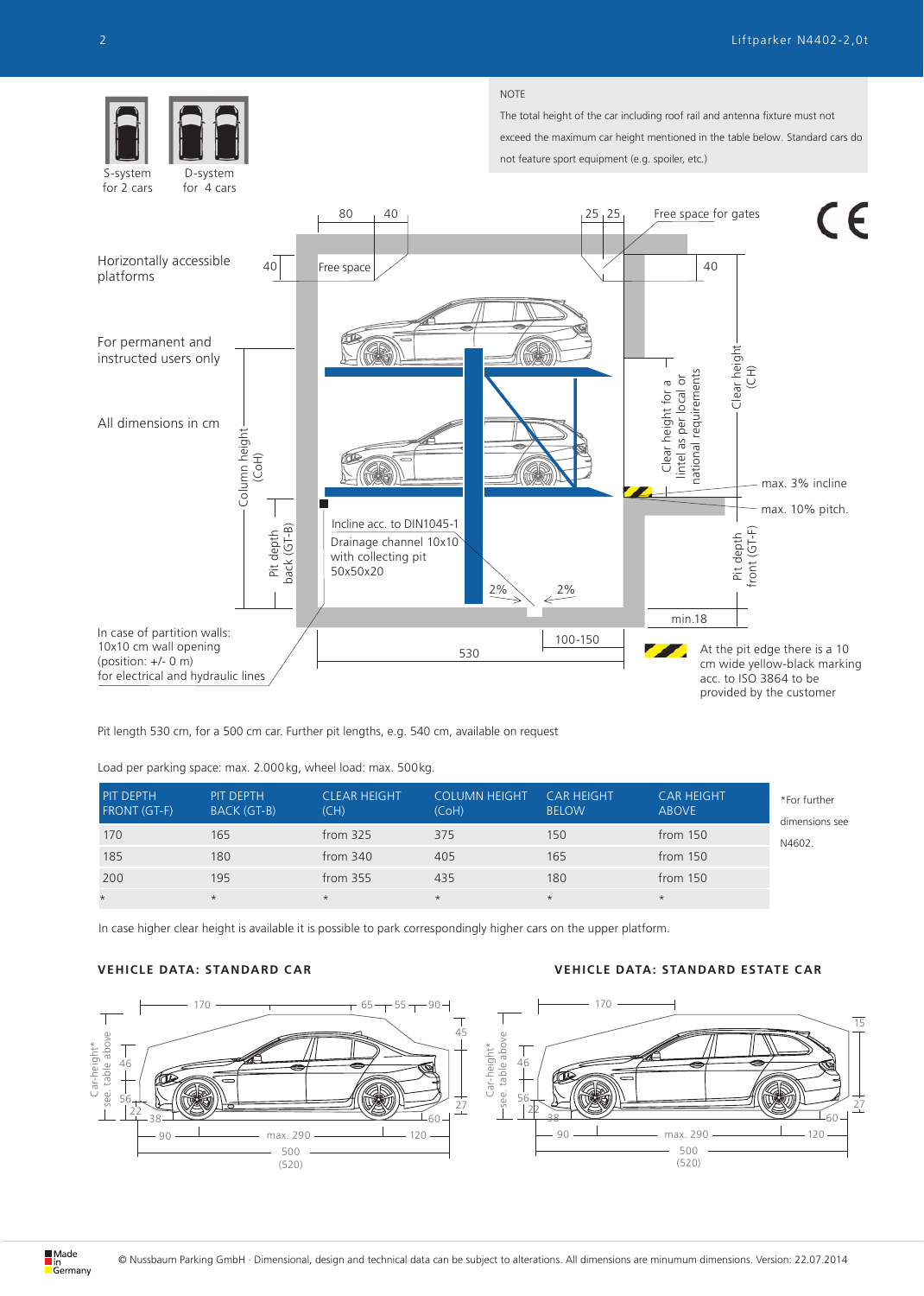## **ELECTRICAL INSTALLATION AND FOUNDATION LOADS**

## POS. QUANTITY DESCRIPTION 1 1x Hydraulic power unit with three-phase motor 230/400V, 50Hz, 3,0kW 2 1x Control line 4x 1,0<sup>2</sup> (Control by standard key-operated switch) option Control line 7x 1,0² (only with lockable keyoperated switch) 3 1x Control element

+/- 0 1 120 180 6 7 8 9  $\sqrt{10}$ 2 3 Y1<sub>1</sub>  $Y10$ **Services covered by the NUSSBAUM Company Installation diagram** Y10: lift Y11: lower Empty conduit height: +170 cr Empty conduit height: +120cm

Positions 1 to 3 are covered by the Nussbaum company unless otherwise agreed in the offer or in the contract.

## **Services to be provided by the customer**

|                | POS. QUANTITY | <b>DESCRIPTION</b>                                                                                                     | <b>POSITION</b>                   | <b>FREQUENCY</b> |
|----------------|---------------|------------------------------------------------------------------------------------------------------------------------|-----------------------------------|------------------|
| $\overline{4}$ | 1x            | Electricity meter                                                                                                      | in the supply line                |                  |
| 5              | 1x            | Blade fuse or circuit breaker 3x 16A, slow acc. to DIN VDE 0100 part 430                                               | in the supply line                | 1x power unit    |
| 6              | 1x            | Supply line 5x 2,5mm <sup>2</sup> (3 PH + N + PE) with marked leads + protective earth conductor                       | to the mains switch 1x power unit |                  |
| $7^{\circ}$    | 1x            | Lockable network facility (main control switch)                                                                        | near power unit                   | 1x power unit    |
| 8              | 1x            | Supply line 5x 2,5mm <sup>2</sup> (3 PH + N + PE) with marked leads + protective earth conductor                       | to the power unit                 | 1x power unit    |
| 9              | 1x            | Foundation earth electrodes                                                                                            | pit floor corner                  | 1x pit           |
| 10             | 1x            | Equipotential bonding according to DIN EN 60204 from the connector of the foundation<br>earth electrodes to the system | At the column foot 1x system      |                  |

## **FOUNDATION LOADS AND CONSTRUCTION**

Foundation and pit walls must be planned so that they can absorb the loads of the parking system according to the schematic diagram shown below. All forces are discharged to the ground by base plates with a minimum area of 150 cm<sup>2</sup>. The base plates of the parking system are fastened with metal heavy duty anchor bolts; the borehole is approx. 14cm deep. Optionally, instead of metal heavy duty anchor bolts, the base plates can be fastened using shear connectors, e.g. in case of watertight concrete or increased noise insulation. The clarification of the fastening methods shall be provided by the customer, if necessary, the shear connectors can be delivered against surcharge.

Foundation, walls and ceilings shall be provided by the customer and completed prior to assembly start and must be true to size, clean and dry. Floor and walls (below the entrance level) made of armoured concrete, concrete quality at least: C25/30.



| <b>LOADS</b><br>F | S-SYSTEM<br>2.000KG | <b>D-SYSTEM</b><br>2.000KG | S-SYSTEM<br>2.600KG | <b>D-SYSTEM</b><br>2.600KG |
|-------------------|---------------------|----------------------------|---------------------|----------------------------|
| F1                | 15 kN               | 27,5 kN                    | $\star$             | $\star$                    |
| F <sub>2</sub>    | 9kN                 | 9kN                        | $\star$             | $\star$                    |
| F <sub>3</sub>    | 30 kN               | 55 kN                      | $\star$             | $\star$                    |
| F4                | $+/-$ 1 kN          | $+/-$ 1 kN                 | $\star$             | $\star$                    |
| F <sub>5</sub>    | 10 kN               | 10 kN                      | $\star$             | $\star$                    |

\* see Brochure N4402-2,6 t. | Dimensions in cm. All Dimensions are minimum dimensions. | Tolerances shall be taken into account additionally, see page "width dimensions for garages".

4

5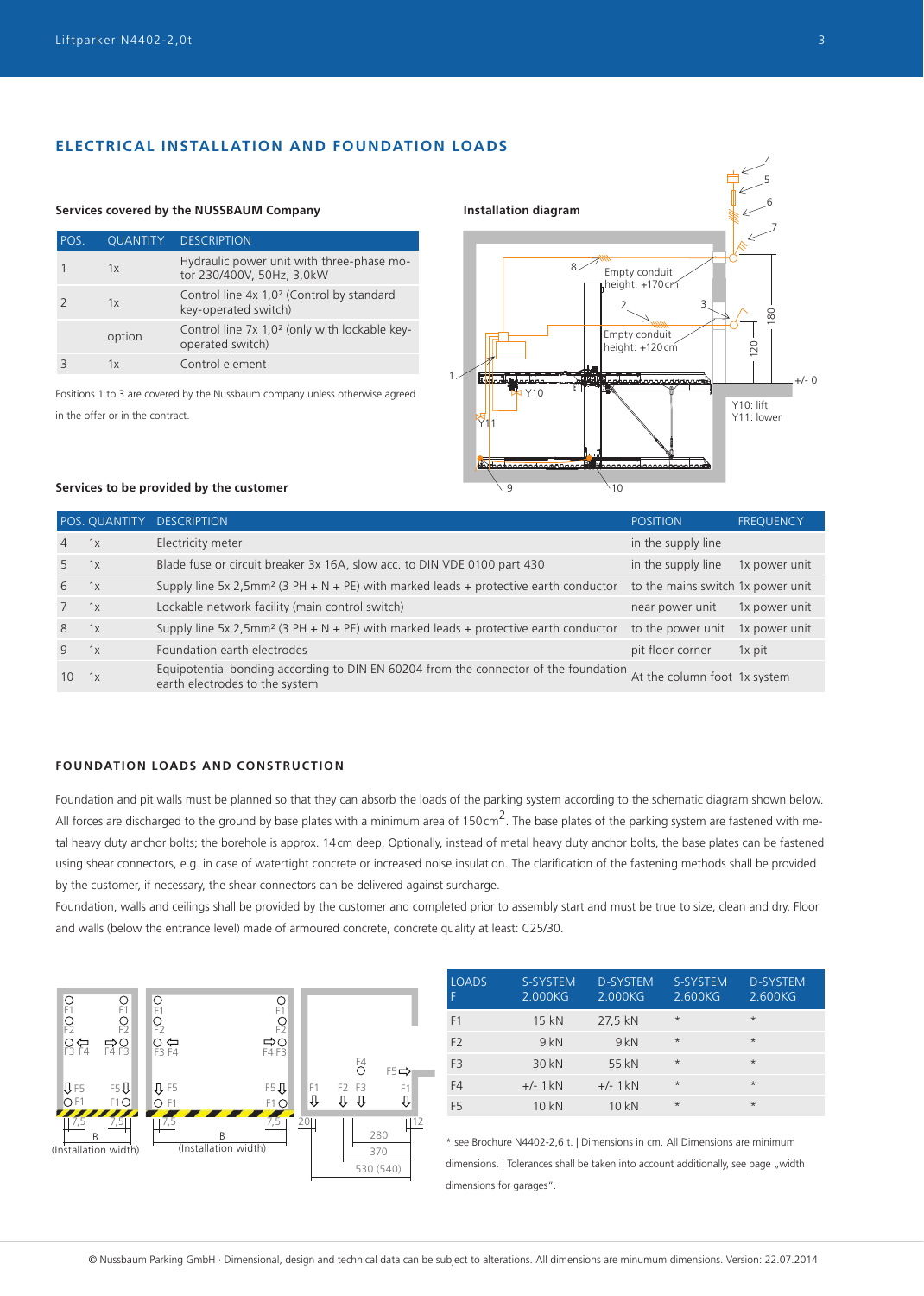## **WIDTH DIMENSIONS FOR GARAGES**

All dimensions in cm. All dimensions are minimum dimensions. Advice for planning and tendering: Generally masonry and concrete works are to be conducted according to the German norm VOB/C (DIN 18330 and DIN 18331) . In the mentioned norm are pointed the tollerances that are to be fulfilled according to DIN 18202. In this norm are defined the maximum permissible dimension variations as exceedance and shortfall of the nominal size. The nominal size should be planned in order to meet the minimum dimensions necessary for the parking system.

## Single system for 2 cars Double system for 4 cars Double system + single system for 6 cars



Driving lane width acc. to country specific regulations.

Concrete haunches on the pit floor/ wall joinings are not included. If these are necessary, this results in respectively a larger pit width or a narrower platform width.

| <b>CLEAR PLAT-</b><br><b>FORM WIDTH</b> | <b>INSTALLATION</b><br><b>WIDTH B</b> | <b>CLEAR PLAT-</b><br><b>FORM WIDTH</b> | <b>INSTALLATION</b><br><b>WIDTH B</b> | <b>CLEAR PLAT-</b><br><b>FORM WIDTH</b> | <b>INSTALLATION</b><br><b>WIDTH B</b> |
|-----------------------------------------|---------------------------------------|-----------------------------------------|---------------------------------------|-----------------------------------------|---------------------------------------|
| 230                                     | 260                                   | 460                                     | 490                                   | $460 + 230$                             | 750                                   |
|                                         |                                       | 470                                     | 500                                   | $\bullet$                               |                                       |
| 240                                     | 270                                   | 480                                     | 510                                   | 480+240                                 | 780                                   |
|                                         |                                       | 490                                     | 520                                   | $\bullet$                               |                                       |
| 250                                     | 280                                   | 500                                     | 530                                   | $500+250$                               | 810                                   |
|                                         |                                       | $***$                                   |                                       | $***$                                   |                                       |
| 260                                     | 290                                   | $***$                                   |                                       | $***$                                   |                                       |
|                                         |                                       | $***$                                   |                                       | $***$                                   |                                       |
| 270                                     | 300                                   | $***$                                   |                                       | $***$                                   |                                       |
|                                         |                                       |                                         |                                       |                                         |                                       |

**PARTITION WALLS**







min. 20\*



max. 200  $min^2 20$ <sup>\*</sup>  $S$   $\vert$   $D$   $\vert$   $S$ 

| <b>CLEAR PLAT-</b><br><b>FORM WIDTH</b> | <b>B1</b> | <b>B2</b> | <b>CLEAR PLAT-</b><br><b>FORM WIDTH</b> | <b>B1</b> | <b>B2</b> | <b>CLEAR PLAT-</b><br><b>FORM WIDTH</b> | <b>B1</b> | <b>B2</b> |
|-----------------------------------------|-----------|-----------|-----------------------------------------|-----------|-----------|-----------------------------------------|-----------|-----------|
| 230                                     | 255       | 245       | 460                                     | 485       | 475       | 460+230                                 | 745       | 735       |
|                                         |           |           | 470                                     | 495       | 485       | $\bullet$                               |           |           |
| 240                                     | 265       | 255       | 480                                     | 505       | 495       | 480+240                                 | 775       | 765       |
|                                         |           |           | 490                                     | 515       | 505       | $\bullet$                               |           |           |
| 250                                     | 275       | 265       | 500                                     | 525       | 515       | $500+250$                               | 805       | 795       |
|                                         |           |           | $***$                                   |           |           | $***$                                   |           |           |
| 260                                     | 285       | 275       | $***$                                   |           |           | $***$                                   |           |           |
|                                         |           |           | $***$                                   |           |           | $***$                                   |           |           |
| 270                                     | 295       | 285       | $\star\,\star$                          |           |           | $***$                                   |           |           |

Note: the dimensions reported do not include the space necessary for the power unit. During the planning phase please add the dimensions for the power unit incl. control cabinet.

 $\top$  max. 200

min. 20<sup>\*</sup>

 $S$  | S

1–2 systems: 65 x 25 x 60 cm 3–5 systems: 115 x 25 x 60 cm Driving lane width acc. to country specific regulations.

\* Building supports from 20 cm width: no restrictions on the clear platform width according to the specifications in the charts.

• Intermediate stages can be combined at will.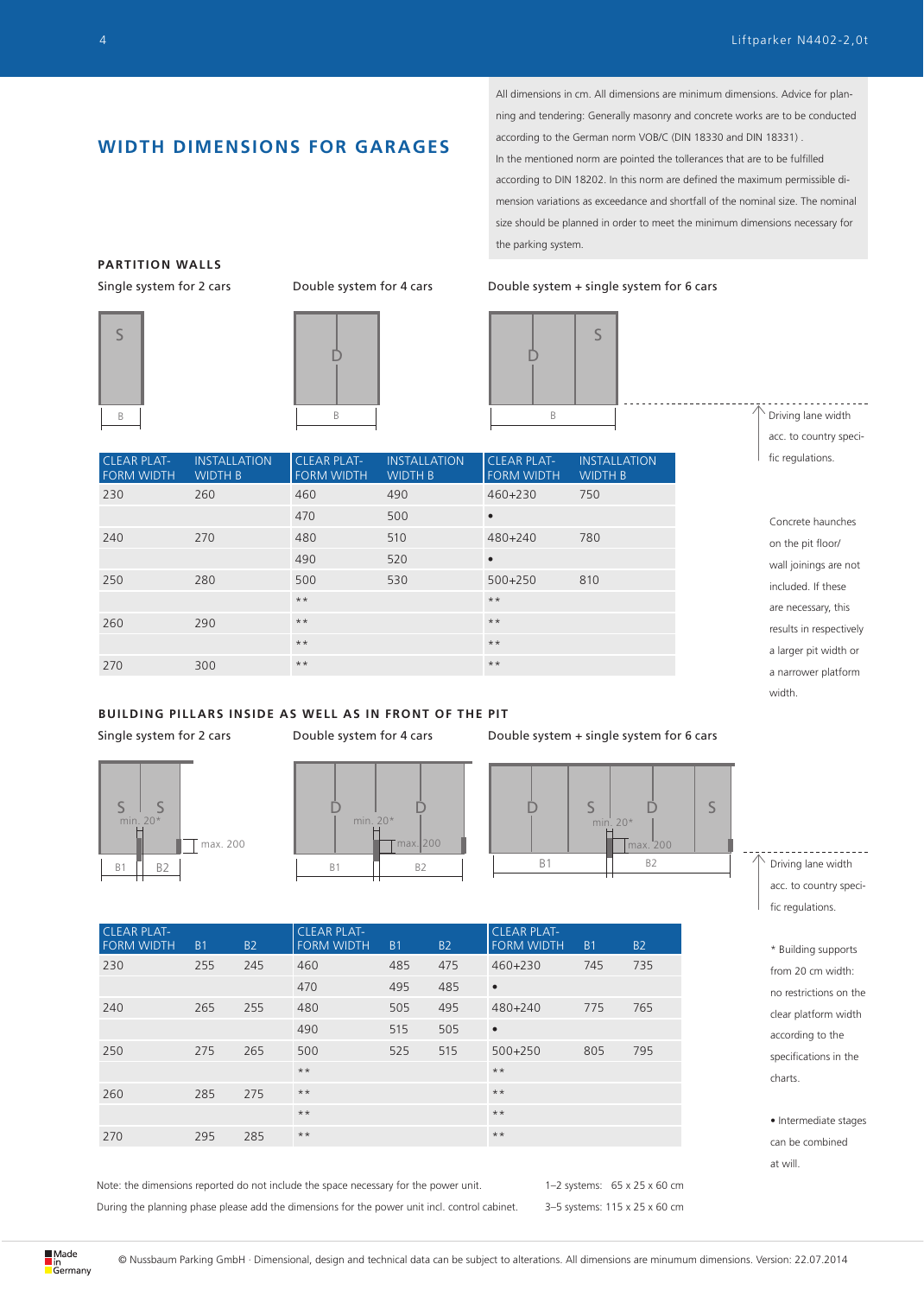## **WIDTH DIMENSIONS FOR GAR AGES WITH GATES**

All dimensions in cm. All dimensions are minimum dimensions. Advice for planning and tendering: Generally masonry and concrete works are to be conducted according to the German norm VOB/C (DIN 18330 and DIN 18331) . In the mentioned norm are pointed the tollerances that are to be fulfilled according to DIN 18202. In this norm are defined the maximum permissible dimension variations as exceedance and shortfall of the nominal size. The nominal size should be planned in order to meet the minimum dimensions necessary for the parking system.

## **SINGLE AND DOUBLE GARAGE**

Single system for 2 cars **Double system for 4 cars** Double system for 4 cars

**TA** ELEAR PLAT-15 15 DB **CLEAR PLAT-**15 DB 15 **TA** D FORM WIDTH **INSTALLATION** WIDTH B DRIVE-IN WIDTH DB FORM WIDTH **INSTALLATION** WIDTH B DRIVE-IN WIDTH DB 230 260 230 460 490 460 470 500 470 240 270 240 480 510 480 490 520 490 250 280 250 500 530 500 \*\* 260 290 260 \*\* \*\* 270 300 270 \*\* surface for gates. Dimensions to be agreed on site with gate manufacturer.  $\leq$ 

## **GARAGES WITH SINGLE AND DOUBLE GATES**

Single system for 2 cars Theorem 2 cars Double system for 4 cars





| <b>CLEAR PLAT-</b><br><b>FORM WIDTH</b> | <b>INSTALLATION</b><br><b>WIDTH B</b> | <b>DRIVE-IN</b><br><b>WIDTH DB</b> | <b>CLEAR PLAT-</b><br><b>FORM WIDTH</b> | <b>INSTALLATION</b><br><b>WIDTH B</b> | <b>DRIVE-IN</b><br><b>WIDTH DB</b> |
|-----------------------------------------|---------------------------------------|------------------------------------|-----------------------------------------|---------------------------------------|------------------------------------|
| 230                                     | 260                                   | 230                                | 460                                     | 490                                   | 460                                |
|                                         |                                       |                                    | 470                                     | 500                                   | 470                                |
| 240                                     | 270                                   | 240                                | 480                                     | 510                                   | 480                                |
|                                         |                                       |                                    | 490                                     | 520                                   | 490                                |
| 250                                     | 280                                   | 250                                | 500                                     | 530                                   | 500                                |
|                                         |                                       |                                    | $***$                                   |                                       |                                    |
| 260                                     | 290                                   | 260                                | $***$                                   |                                       |                                    |
|                                         |                                       |                                    | $***$                                   |                                       |                                    |
| 270                                     | 300                                   | 270                                | $***$                                   |                                       |                                    |

Note: the dimensions reported do not include the space necessary for the power unit. During the planning phase please add the dimensions for the power unit incl. control cabinet.

1–2 systems: 65 x 25 x 60 cm 3–5 systems: 115 x 25 x 60 cm

<u> - - - - - - - - - - - -</u> Driving lane width acc. to country specific regulations.

**TA** = seat engaging

Concrete haunches on the pit floor/ wall joinings are not included. If these are necessary, this results in respectively a larger pit width or a narrower platform width.

Driving lane width acc. to country specific regulations.

<sup>\*\*</sup> For more D-system's parking space widths: see brochure N4602.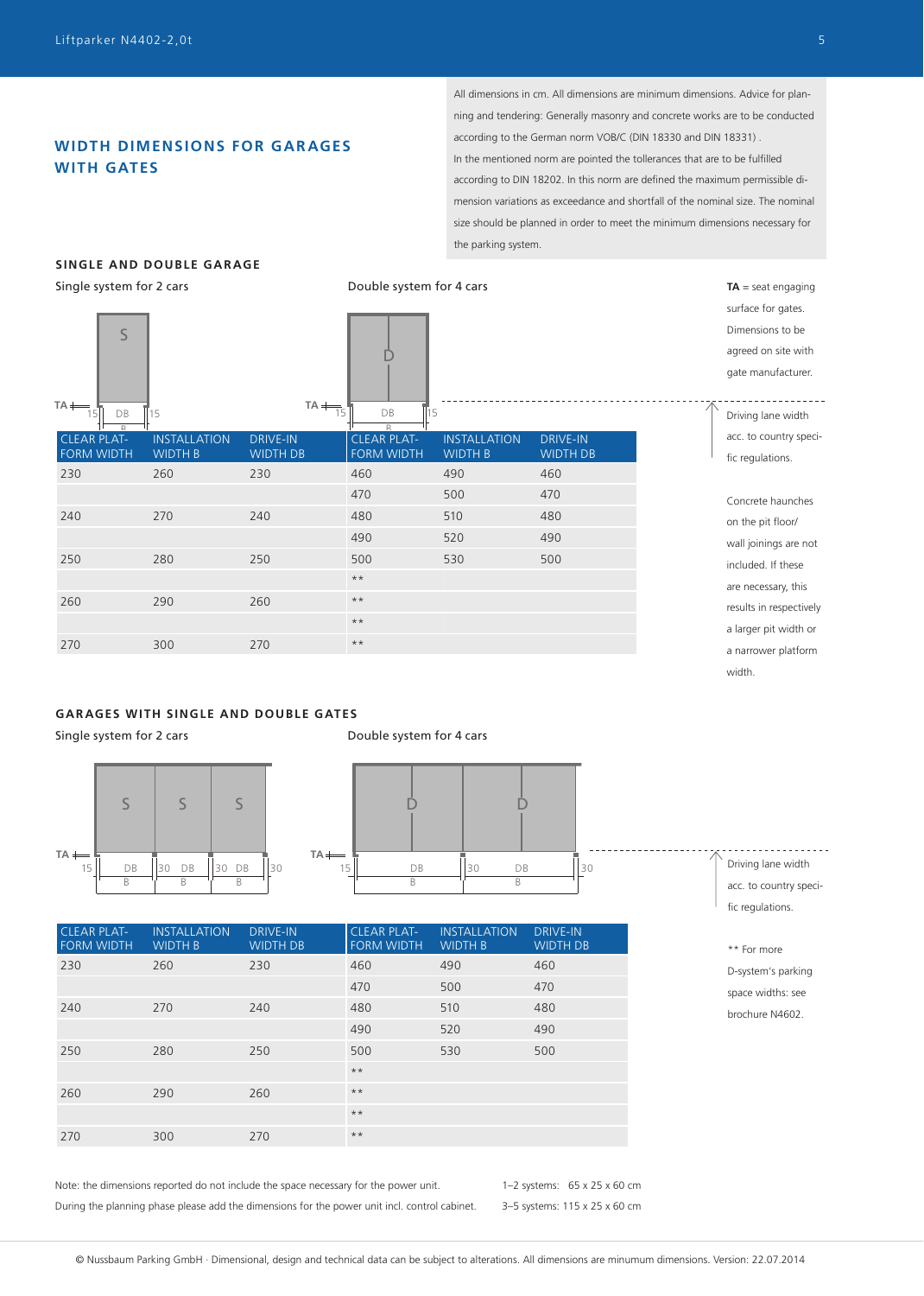#### NOTE

We suggest periodical maintainance, care and cleaning. Take advantage of NUSSBAUM maintainance agreements.

## **STANDARD FEATURES – IN THE SCOPE OF DELIVERY**

## **COMPONENT PARTS**

Single system consisting of 2 Platforms, 2 packed columns with hydraulic cylinders, lifting slide and hydraulic block, 2 tension rods and struts

#### and/or:

Double system consisting of 4 Platforms, 2 packed columns with hydraulic cylinders, lifting slide and hydraulic block, 2 tension rods and struts.



Platforms with sidewalls and driving sheets made of Trapezoidal sheet.

## **DIMENSIONS OF THE SYSTEM**

## Standard system

Parking space length: 500 cm Parking space width: 230 cm (for max. 190 cm wide cars) Pit depth: 170/165 cm. Load per parking space: 2000 kg.

## **KEY SWITCH**



Control unit composed of key-switch with Emergency-off in dead-man's control and with cabling to the hydraulic power unit.

## **HYDRAULIC POWER UNIT INCL. ELECTRICAL SWITCH BOX**

#### Power unit "Silencio"



with hydraulic canalization and with cabling to the main control switch. (The under oil unit is not loud thanks to the motor-pumps-combination that absorbs sound and insulates form noise). Electrical switch box included in delivery.

Measurements of the power unit: 1–2 systems: 65 x 25 x 60 cm 3–5 systems: 115 x 25 x 60 cm

the power unit will be placed in the pit between 2 systems on an approx. 2 m high pillar or, if there is no space available, it will be fastened to the wall. in case of single installations we can also optionally deliver a mobile power unit, installed on the lower platform, on its front left side.

## **CORROSION PROTECTION**

## C3-Line

for Regions with snow and average humidity levels (standard in Germany).

#### C2-Line

recommended only for regions with small or no snowfall and low humidity levels.

## **ELEC TRIC AL INSTALL ATION**

For a list of services and interfaces please see the respective Table in this brochure.

## **DOCUMENTATION**

Brief operating instructions (fastened at the control unit), documentation (test book and operating instructions).

## **SAFETY DEVICES**

- Synchronization unit to guarantee synchronous run even in case of irregular load distribution.
- Wedge to help position the vehicle.



- safety device to avoid lowering in case of pipeline rupture.
- Fastening of the parking system and hydraulic power unit with stud-bolts, electrical cabling fastened with impact dowels.
- Handrails on the platforms where necessary to avoid danger of falling down from the system.

#### Note:

- Safety fences against shear and crushing points are a priority and must be provided by the customer.
- Hydraulic package "Parallelbetrieb": Symoultaneous lowering of 2 or more systems per power unit with appropriate pump capacity.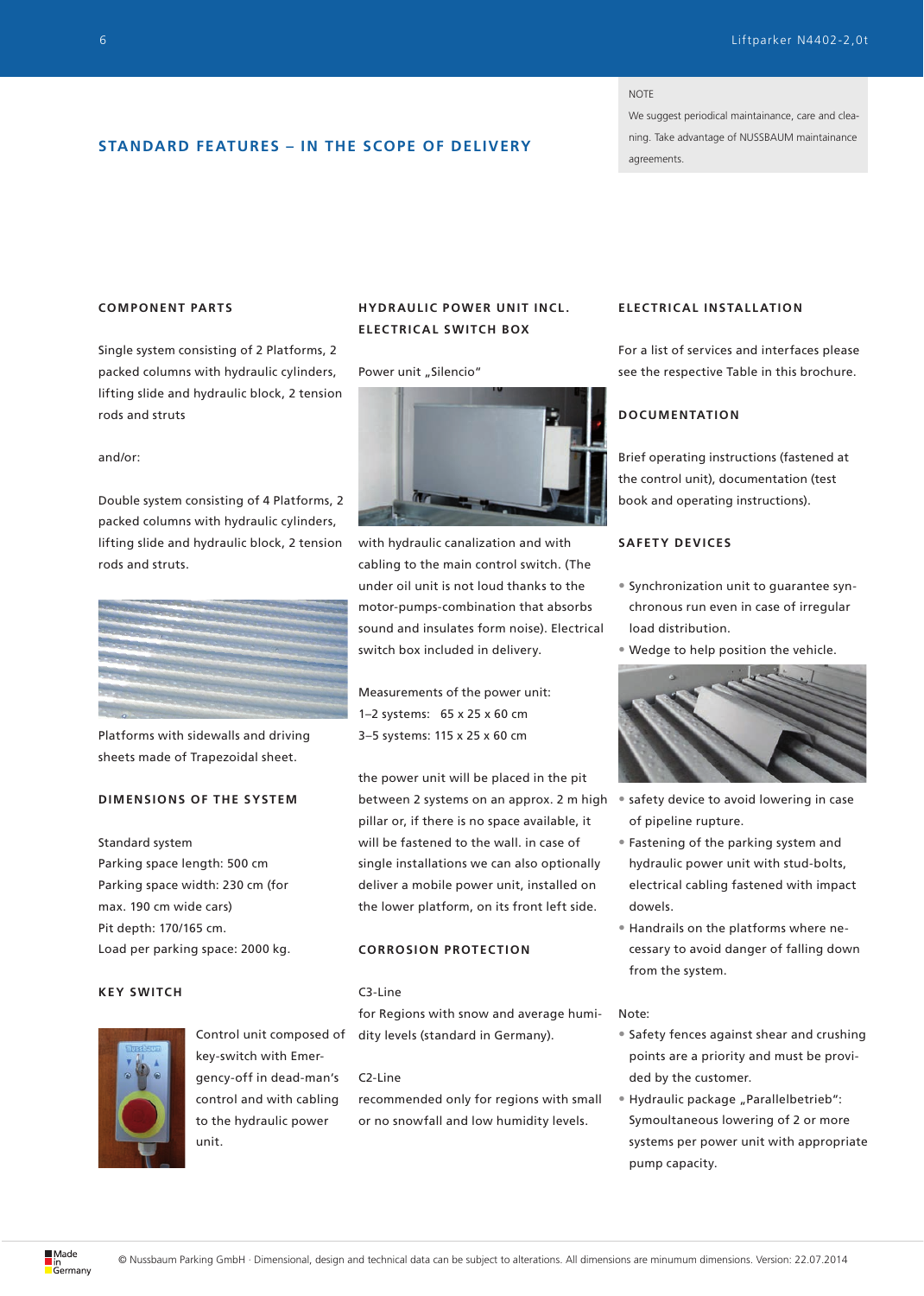## OPTIONS AND EXTRA EQUIPMENT – EXAMPLES

#### **NOTE**

We suggest periodical maintainance, care and cleaning. Take advantage of NUSSBAUM maintainance agreements.

## **DIMENSIONS OF THE SYSTEM**

Parking space lengths: 510 to 540 cm Parking space widths: 240 to 250 cm (S-system up to 350 cm as Barrier free version, by 10 cm deeper pit). Stellplatzhöhe: von 165 bis 205 cm Pit depths: 185/180 to 200/195 cm.

Fastening of the parking system with chemical anchors in case of heighthened foundation requirements or sound insulation.

## **VEHICLE WEIGHT**

Higher load per parking space: up to 2.600 kg: see N4402-2,6t

## BERLIN CONTROL UNIT/ FIRE BRIGADE



Berlin control unit with weatherproof casing and pillar

- Control unit consisting of a lockable key switch (key can be taken off only when in the basis position) with emergencyoff in dead-man's control. Lifting and lowering by using the respective button.
- Weatherproof casing for the key switch.
- Supporting pillar for the key switch.

#### **DRIVING SHEETS**



Upper platforms with Aluminium-bulb plates driving sheets and special driving wedge to help position the vehicle.

## **EXTRA SOUND INSULATION**



Sound insulation hood for the power unit

Airborne noise package - hood For the power unit to reduce the airborne noise at the installation site.

Structure/borne noise package Measures to reduce the sound propagation from the parking system to the building.

#### Note

• To comply with the DIN 4109/A1 Table 4 - requirements for the allowed noise level in areas in need of protection from noises coming from the technical equipment, the perimetral parts of the garage building shall be built with a sound reduction index Rw´ of at least 57 dB.

## **GAR AGE GATES' INSTALL ATION**

Ramp if doorjambs are missing for the installation of the door slide rails. The pit must then be at least 535 cm long.

## **CORROSION PROTECTION**

C4-Line: driving sheets powdered on both sides

for regions with highly corrosive humidity levels.

## **CATWALK**



Catwalk on trapez. sheet for more walking comfort

Catwalk on trapezoidal sheet flooring Positioned on the left side of the parking space. 1,5 mm galvanized sheet, coined surface area. The Catwalk is bolted to the driving sheet.

## **HYDRAULIK**

- HVLP 32-330 Öl for extreme temperature variations.
- Heated hydraulic power unit.

## **UPPER PLATFORM**

• Even drive-on instead of drive-on ramp to allow a more comfortable entrance (this means a loss by 8 cm in the carheight below).